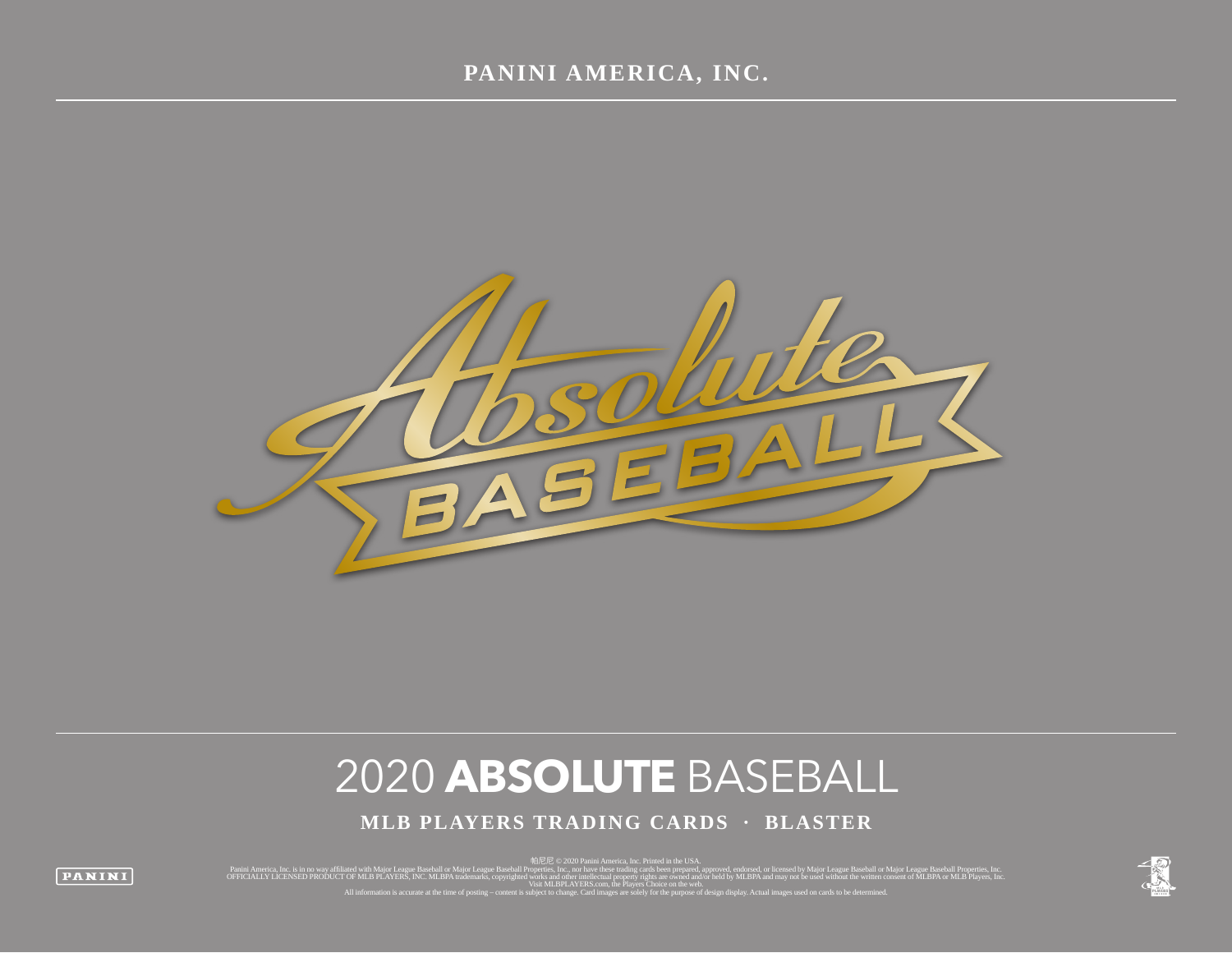### **ABSOLUTE** BASEBALL **2020 MLB PLAYERS TRADING CARDS · BLASTER**







**ICONIC INK ICONIC INK DUALS** ICONIC INK TRIPLES

Whether you're a fan of single, dual or triple autos, Iconic Ink is sure to have you covered. Featuring legends, current stars, rookies, and prospects, this set covers all the bases!



帕尼尼 © 2020 Panini America, Inc. Printed in the USA. Panini America, Inc. is in no way affiliated with Major League Baseball or Major League Baseball Properties, Inc. Journal of Major League Baseball Properties, Inc. Decise in the United States Inc. We are trading cards been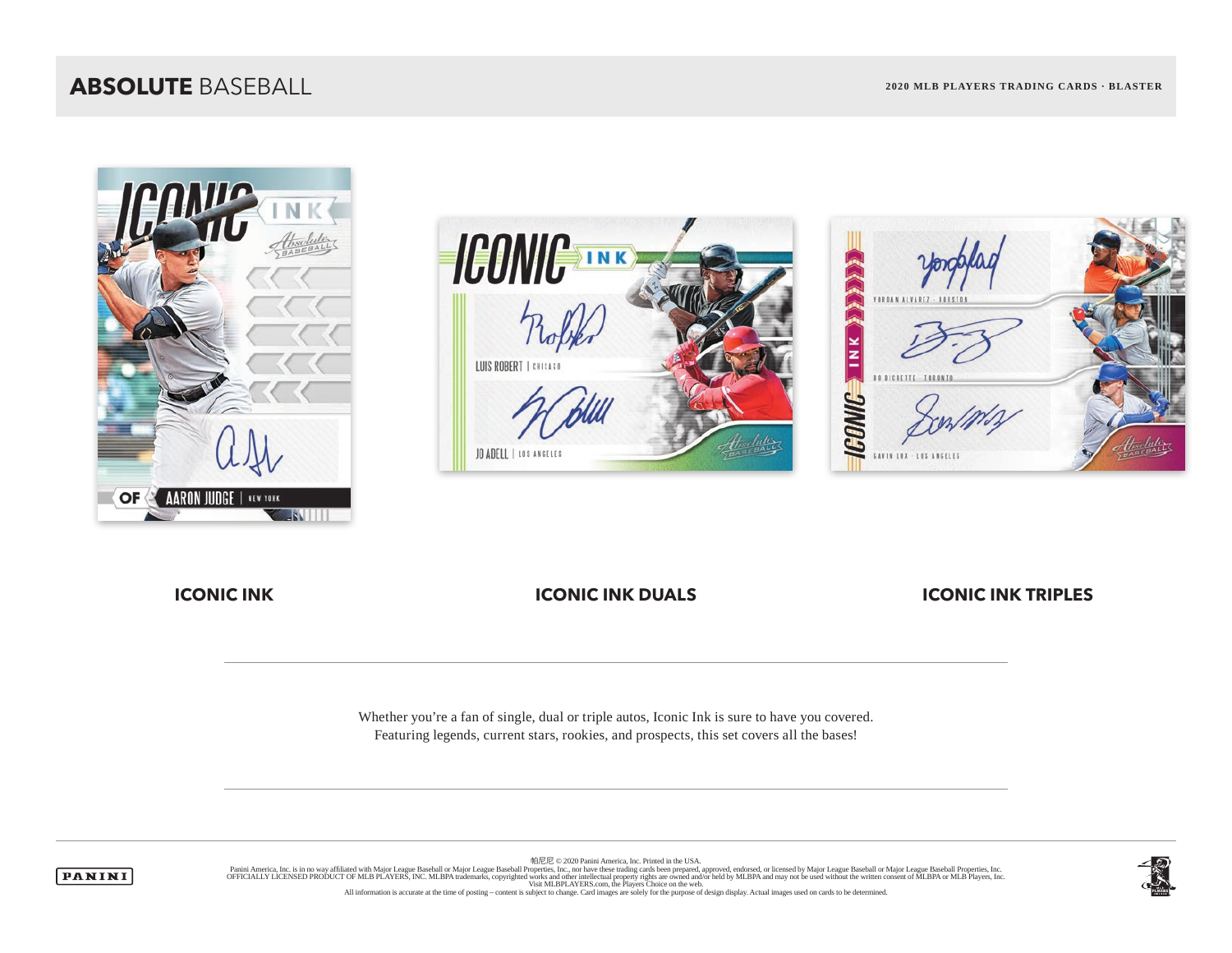## **ABSOLUTE** BASEBALL **2020 MLB PLAYERS TRADING CARDS · BLASTER**







### *RETAIL-EXCLUSIVE SET RETAIL-EXCLUSIVE SET*

## ROOKIE THREADS SPECTRUM GOLD<br>**ROOKIE THREADS SPECTRUM GOLD**

# **TOOLS OF THE TRADE 3 SWATCH**

Tools of the Trade is back with multiple variations, look for this iconic set to pair autographs with either 2, 3, 4, or 6 swatches of material!

This retail-exclusive set pairs a top 2020 rookie with a swatch of their memorabilia!

Similar design to Rookie Threads, but includes an extra swatch of player memorabilia!

**BLACK**

帕尼尼 © 2020 Panini America, Inc. Printed in the USA.



Panini America, Inc. is in no way affiliated with Major League Baseball or Major League Baseball Properties, Inc. Journal of Major League Baseball Properties, Inc. Decise in the United States Inc. We are trading cards been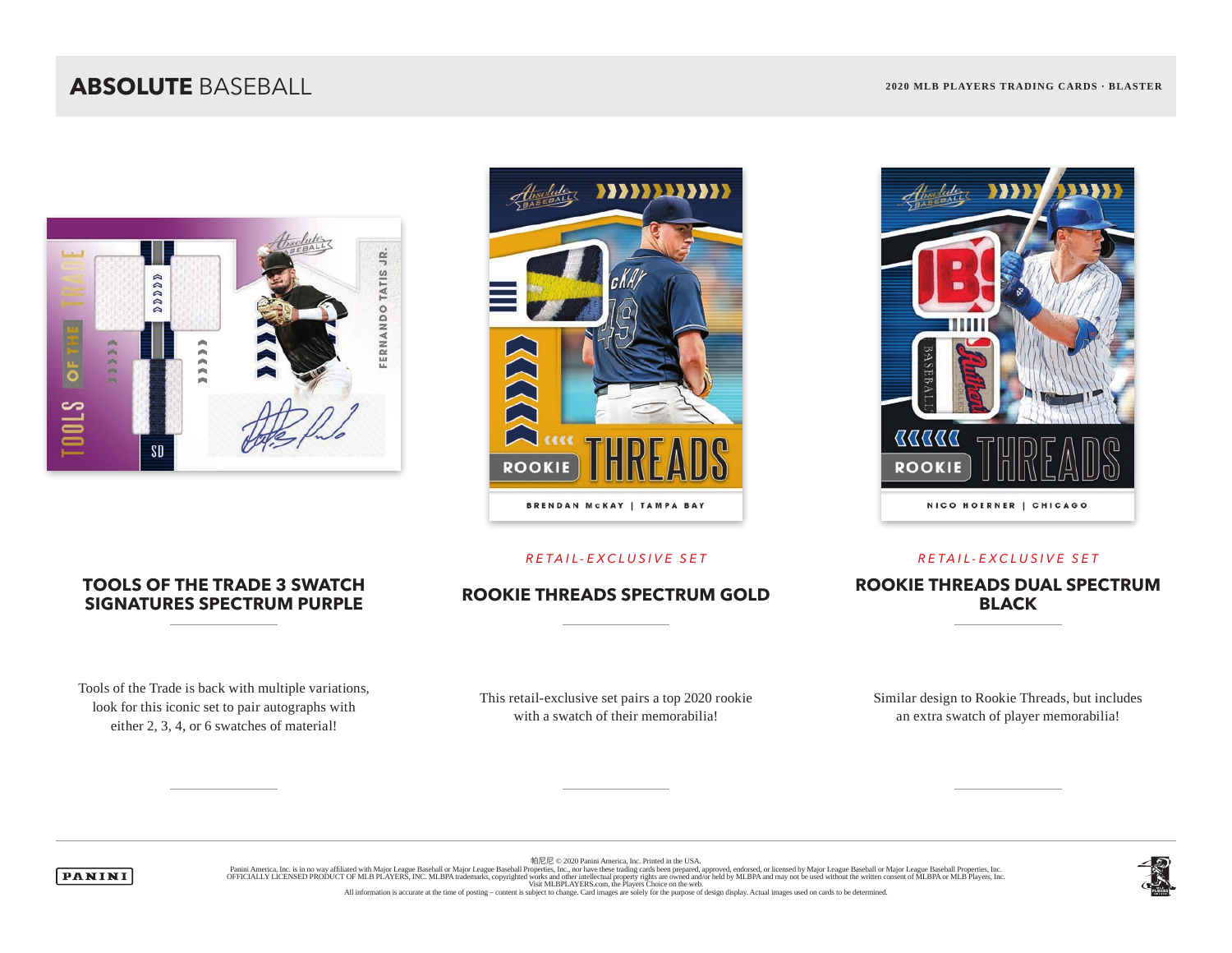### **ABSOLUTE** BASEBALL **2020 MLB PLAYERS TRADING CARDS · BLASTER**





## $\mathbf{s}$  $\circ$  $\mathbf{u}$ R × **Seat CONTRACT Indi KEN GRIFFEY JR. . SEATTLE**

### *RETAIL-EXCLUSIVE PARALLEL*

### **ONE-TWO PUNCH ROOKIE ROUND UP SPECTRUM BLUE ABSOLUTE LEGENDS**

One-Two Punch will feature 10 player tandems that are guaranteed to cause their opposing teams headaches!

In this 25-card set, you'll find some of the current rookies for the 2020 season

Absolute Legends is a 20-card set that pays homage to some of the greatest players to ever grace the field.



帕尼尼 © 2020 Panini America, Inc. Printed in the USA. Panini America, Inc. is in no way affiliated with Major League Baseball or Major League Baseball Properties, Inc. Journal of Major League Baseball Properties, Inc. Decise in the United States Inc. We are trading cards been